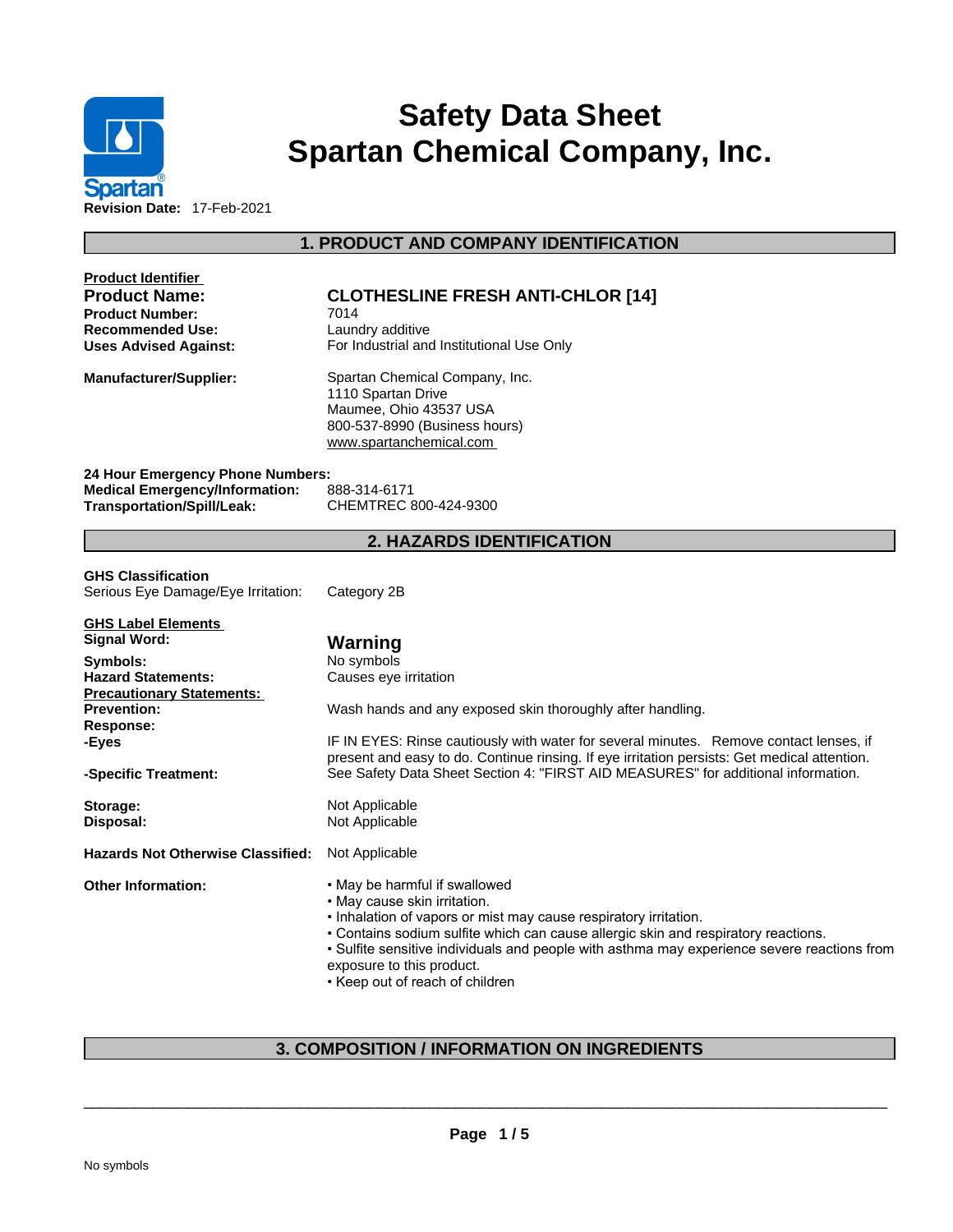| <b>Chemical Name</b>        | <b>CAS No</b> | Weight-%  |
|-----------------------------|---------------|-----------|
| Water                       | 7732-18-5     | 60-100    |
| Sodium Thiosulfate          | 10102-17-7    | $10 - 30$ |
| Sodium Sulfite              | 7757-83-7     | 1-5       |
| Sodium Ethylhexyl Sulfate   | 126-92-1      | ${<}0.1$  |
| Methylchloroisothiazolinone | 26172-55-4    | < 0.1     |
| Methylisothiazolinone       | 2682-20-4     | < 0.1     |

Specific chemical identity and/or exact percentage of composition has been withheld as a trade secret.

## **4. FIRST AID MEASURES**

| Rinse cautiously with water for at least 15 minutes. Remove contact lenses, if present and<br>-Eye Contact:<br>easy to do. Continue rinsing. If eye irritation persists: Get medical attention.                                                                        |                                                                                                                                                |  |  |  |
|------------------------------------------------------------------------------------------------------------------------------------------------------------------------------------------------------------------------------------------------------------------------|------------------------------------------------------------------------------------------------------------------------------------------------|--|--|--|
| Wash with soap and water. If skin irritation occurs: Get medical attention.<br>-Skin Contact:<br>Remove victim to fresh air and keep at rest in a position comfortable for breathing. Call a<br>-Inhalation:<br>poison control center or physician if you feel unwell. |                                                                                                                                                |  |  |  |
|                                                                                                                                                                                                                                                                        |                                                                                                                                                |  |  |  |
| <b>Note to Physicians:</b>                                                                                                                                                                                                                                             | Treat symptomatically.                                                                                                                         |  |  |  |
| <b>5. FIRE-FIGHTING MEASURES</b>                                                                                                                                                                                                                                       |                                                                                                                                                |  |  |  |
|                                                                                                                                                                                                                                                                        |                                                                                                                                                |  |  |  |
| <b>Suitable Extinguishing Media:</b>                                                                                                                                                                                                                                   | Product does not support combustion. Use extinguishing agent suitable for type of<br>surrounding fire                                          |  |  |  |
| Specific Hazards Arising from the<br>Chemical:                                                                                                                                                                                                                         | Dried product is capable of burning. Combustion products are toxic.                                                                            |  |  |  |
| <b>Hazardous Combustion Products:</b>                                                                                                                                                                                                                                  | May include Carbon monoxide, Oxides of sulfur and other toxic gases or vapors.                                                                 |  |  |  |
| <b>Protective Equipment and</b><br><b>Precautions for Firefighters:</b>                                                                                                                                                                                                | Wear MSHA/NIOSH approved self-contained breathing apparatus (SCBA) and full<br>protective gear. Cool fire-exposed containers with water spray. |  |  |  |

## **6. ACCIDENTAL RELEASE MEASURES**

| <b>Personal Precautions:</b>      | Avoid contact with skin, eyes or clothing. Use personal protective equipment as required.       |  |  |
|-----------------------------------|-------------------------------------------------------------------------------------------------|--|--|
| <b>Environmental Precautions:</b> | Do not rinse spill onto the ground, into storm sewers or bodies of water.                       |  |  |
| <b>Methods for Clean-Up:</b>      | Prevent further leakage or spillage if safe to do so. Contain and collect spillage with         |  |  |
|                                   | non-combustible absorbent material, (e.g. sand, earth, diatomaceous earth, vermiculite)         |  |  |
|                                   | and place in container for disposal according to local / national regulations (see Section 13). |  |  |

# **7. HANDLING AND STORAGE**

| <b>Advice on Safe Handling:</b> | Handle in accordance with good industrial hygiene and safety practice. Wash thoroughly<br>after handling.                          |
|---------------------------------|------------------------------------------------------------------------------------------------------------------------------------|
| <b>Storage Conditions:</b>      | Keep containers tightly closed in a dry, cool and well-ventilated place. Keep out of the reach<br>of children. Keep from freezing. |
| <b>Incompatible Materials:</b>  | Strong oxidizing agents. Acids.                                                                                                    |
| <b>Suggested Shelf Life:</b>    | Minimum of 2 years from date of manufacture.                                                                                       |

## **8. EXPOSURE CONTROLS / PERSONAL PROTECTION**

**Occupational Exposure Limits:** None established

**Page 2 / 5**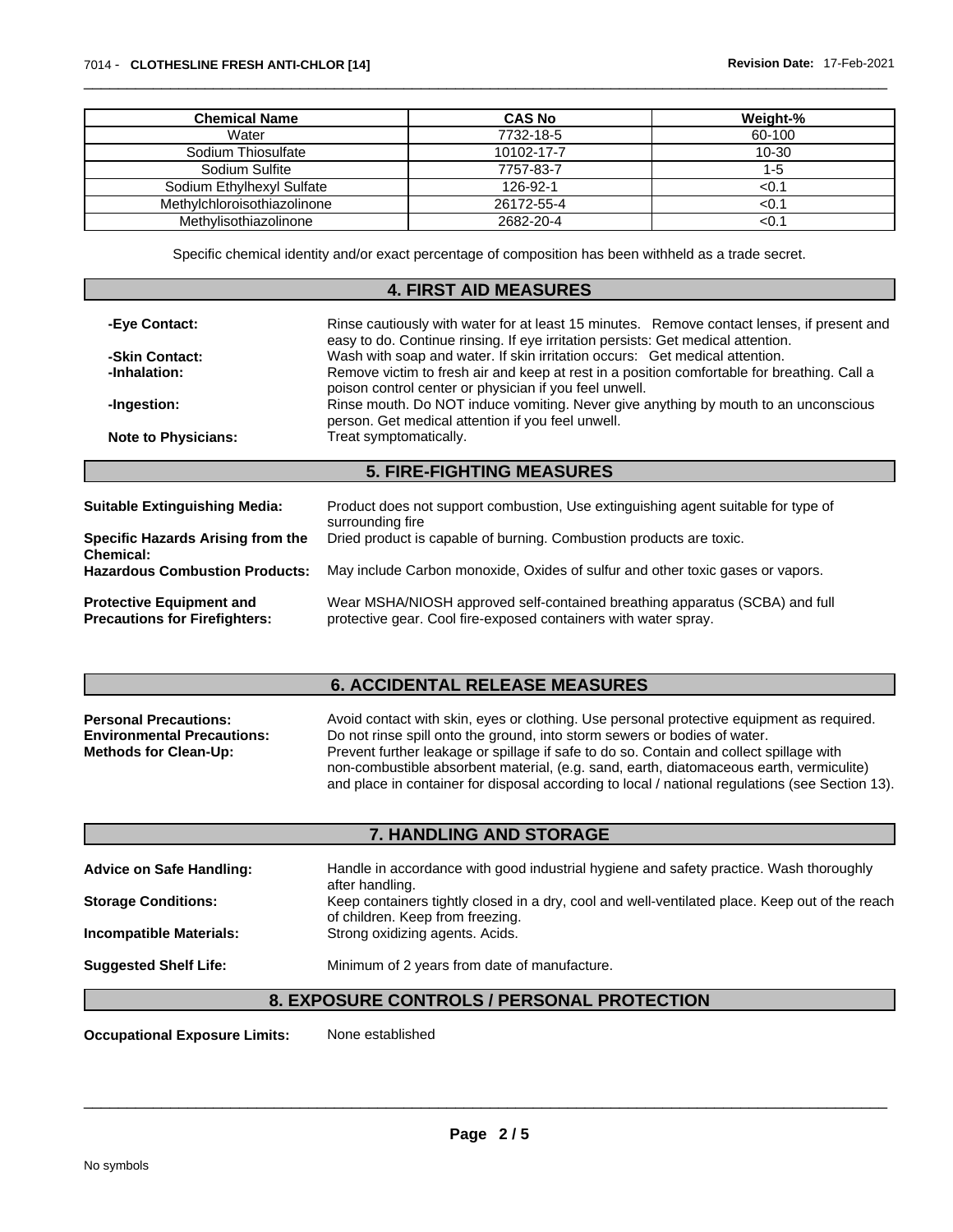| <b>Engineering Controls:</b>           | Provide good general ventilation.<br>If work practices generate dust, fumes, gas, vapors or mists which expose workers to<br>chemicals above the occupational exposure limits, local exhaust ventilation or other |
|----------------------------------------|-------------------------------------------------------------------------------------------------------------------------------------------------------------------------------------------------------------------|
|                                        | engineering controls should be considered.                                                                                                                                                                        |
| <b>Personal Protective Equipment</b>   |                                                                                                                                                                                                                   |
| <b>Eye/Face Protection:</b>            | Not required with expected use.                                                                                                                                                                                   |
| <b>Skin and Body Protection:</b>       | Not required with expected use.                                                                                                                                                                                   |
| <b>Respiratory Protection:</b>         | Not required with expected use.                                                                                                                                                                                   |
|                                        | If occupational exposure limits are exceeded or respiratory irritation occurs, use of a                                                                                                                           |
|                                        | NIOSH/MSHA approved respirator suitable for the use-conditions and chemicals in Section                                                                                                                           |
|                                        | 3 should be considered.                                                                                                                                                                                           |
| <b>General Hygiene Considerations:</b> | Wash hands and any exposed skin thoroughly after handling.                                                                                                                                                        |
|                                        | See 29 CFR 1910.132-138 for further guidance.                                                                                                                                                                     |

# **9. PHYSICAL AND CHEMICAL PROPERTIES**

| Appearance/Physical State:             | Liquid                          |
|----------------------------------------|---------------------------------|
| Color:                                 | Clear                           |
| lOdor:                                 | Mild                            |
| pH:                                    | 18.5-9.5                        |
| <b>Melting Point / Freezing Point:</b> | No information available        |
| Boiling Point / Boiling Range:         | 100 °C / 212 °F                 |
| <b>Flash Point:</b>                    | 100 °C / > 212 °F               |
| <b>Evaporation Rate:</b>               | $< 1$ (BuAc = 1)                |
| Flammability (solid, gas)              | No information available        |
| <b>Upper Flammability Limit:</b>       | No information available        |
| Lower Flammability Limit:              | lNo information available       |
| Vapor Pressure:                        | <b>No information available</b> |
| <b>Vapor Density:</b>                  | No information available        |
| <b>Specific Gravity:</b>               | 1.126                           |
| Solubility(ies):                       | No information available        |
| <b>Partition Coefficient:</b>          | No information available        |
| <b>Autoignition Temperature:</b>       | <b>No information available</b> |
| <b>Decomposition Temperature:</b>      | No information available        |
| Viscosity:                             | <b>No information available</b> |

# **10. STABILITY AND REACTIVITY**

| <b>Reactivity:</b>             | This material is considered to be non-reactive under normal conditions of use.              |
|--------------------------------|---------------------------------------------------------------------------------------------|
| <b>Chemical Stability:</b>     | Stable under normal conditions.                                                             |
|                                | Possibility of Hazardous Reactions: Not expected to occur with normal handling and storage. |
| <b>Conditions to Avoid:</b>    | Extremes of temperature and direct sunlight.                                                |
| Incompatible Materials:        | Strong oxidizing agents. Acids.                                                             |
| <b>Hazardous Decomposition</b> | Carbon monoxide, Carbon dioxide Sulfur oxides Thermal decomposition can lead to release     |
| <b>Products:</b>               | of toxic/corrosive gases and vapors                                                         |
|                                | <b>11. TOXICOLOGICAL INFORMATION</b>                                                        |
|                                |                                                                                             |

| <b>Likely Routes of Exposure:</b>   | Eyes, Skin, Ingestion, Inhalation.                     |
|-------------------------------------|--------------------------------------------------------|
| <b>Symptoms of Exposure:</b>        |                                                        |
| -Eye Contact:                       | Pain, redness and swelling of the conjunctiva.         |
| -Skin Contact:                      | Drying of the skin.                                    |
| -Inhalation:                        | Nasal discomfort and coughing.                         |
| -Ingestion:                         | Pain, nausea, vomiting and diarrhea.                   |
| Immediate, Delayed, Chronic Effects |                                                        |
| Product Information:                | Data not available or insufficient for classification. |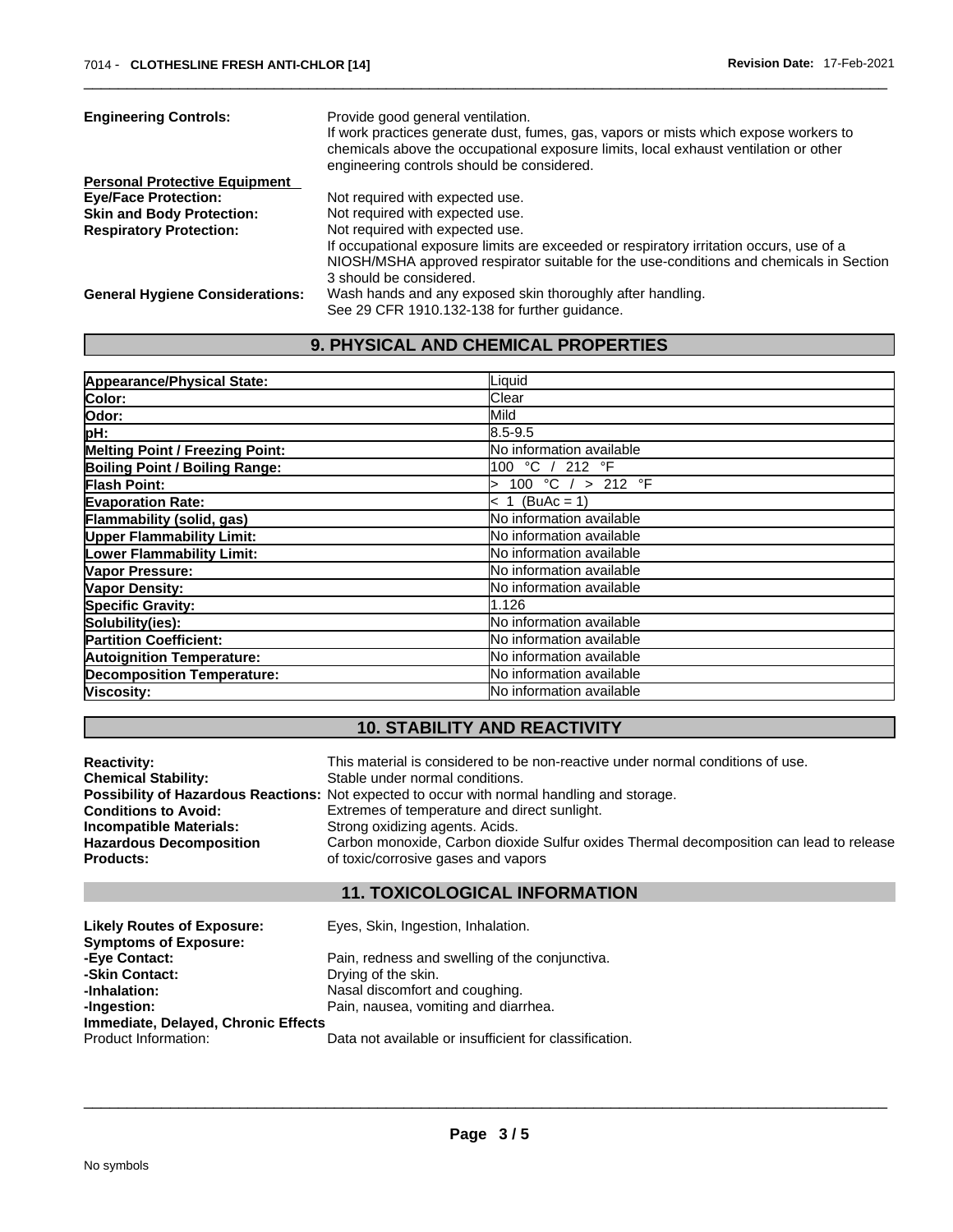#### **Numerical Measures of Toxicity**

The following acute toxicity estimates (ATE) are calculated based on the GHS document.

| ATEmix (oral):                 | 27816 mg/kg |
|--------------------------------|-------------|
| ATEmix (inhalation-dust/mist): | 231.9 mg/l  |

#### **Component Acute Toxicity Information**

| <b>Chemical Name</b>                      | Oral LD50            | Dermal LD50   | <b>Inhalation LC50</b>  |
|-------------------------------------------|----------------------|---------------|-------------------------|
| Water                                     | $> 90$ mL/kg (Rat)   | Not Available | Not Available           |
| 7732-18-5                                 |                      |               |                         |
| Sodium Sulfite                            | $=$ 5680 mg/kg (Rat) | Not Available | $> 22$ mg/L (Rat) 1 h   |
| 7757-83-7                                 |                      |               |                         |
| Sodium Ethylhexyl Sulfate<br>126-92-1     | $= 4$ g/kg (Rat)     | Not Available | Not Available           |
| Methylchloroisothiazolinone<br>26172-55-4 | $= 481$ mg/kg (Rat)  | Not Available | $= 1.23$ mg/L (Rat) 4 h |

**Carcinogenicity:** No components present at 0.1% or greater arelisted as to being carcinogens by ACGIH, IARC, NTP or OSHA.

## **12. ECOLOGICAL INFORMATION**

**Ecotoxicity** 

| <b>Chemical Name</b>        | <b>Algae/Aquatic Plants</b> | Fish                   | <b>Toxicity to</b>    | <b>Crustacea</b>             |
|-----------------------------|-----------------------------|------------------------|-----------------------|------------------------------|
|                             |                             |                        | <b>Microorganisms</b> |                              |
| Methylchloroisothiazolinone | $0.11 - 0.16$ : 72 h        | 1.6: 96 h Oncorhynchus | Not Available         | 4.71: 48 h Daphnia magna     |
| 26172-55-4                  | Pseudokirchneriella         | mykiss mg/L LC50       |                       | mg/L EC50 0.12 - 0.3: 48 h   |
|                             | subcapitata mg/L EC50       | semi-static            |                       | Daphnia magna mg/L EC50      |
|                             | static 0.03 - 0.13: 96 h    |                        |                       | Flow through 0.71 - 0.99: 48 |
|                             | Pseudokirchneriella         |                        |                       | h Daphnia magna mg/L         |
|                             | subcapitata mg/L EC50       |                        |                       | EC50 Static                  |
|                             | static                      |                        |                       |                              |

**Persistence and Degradability:** No information available. **Bioaccumulation:** No information available.

**Other Adverse Effects:** No information available

### **13. DISPOSAL CONSIDERATIONS**

**Disposal of Wastes:** Dispose of in accordance with federal, state and local regulations. **Contaminated Packaging:** Dispose of in accordance with federal, state and local regulations.

## **14. TRANSPORT INFORMATION**

| DOT:<br><b>Proper Shipping Name:</b><br><b>Special Provisions:</b> | Not Regulated<br>Non-Hazardous Product<br>Shipping descriptions may vary based on mode of transport, quantities, package size,<br>and/or origin and destination. Check with a trained hazardous materials transportation<br>expert for information specific to your situation. |
|--------------------------------------------------------------------|--------------------------------------------------------------------------------------------------------------------------------------------------------------------------------------------------------------------------------------------------------------------------------|
| IMDG:                                                              | Not Regulated                                                                                                                                                                                                                                                                  |
| <b>Proper Shipping Name:</b>                                       | Non-Hazardous Products                                                                                                                                                                                                                                                         |

## **15. REGULATORY INFORMATION**

**TSCA Status:** (Toxic Substance Control Act Section 8(b) Inventory)

All chemical substances in this product are included on or exempted from listing on the TSCA Inventory of Chemical Substances.